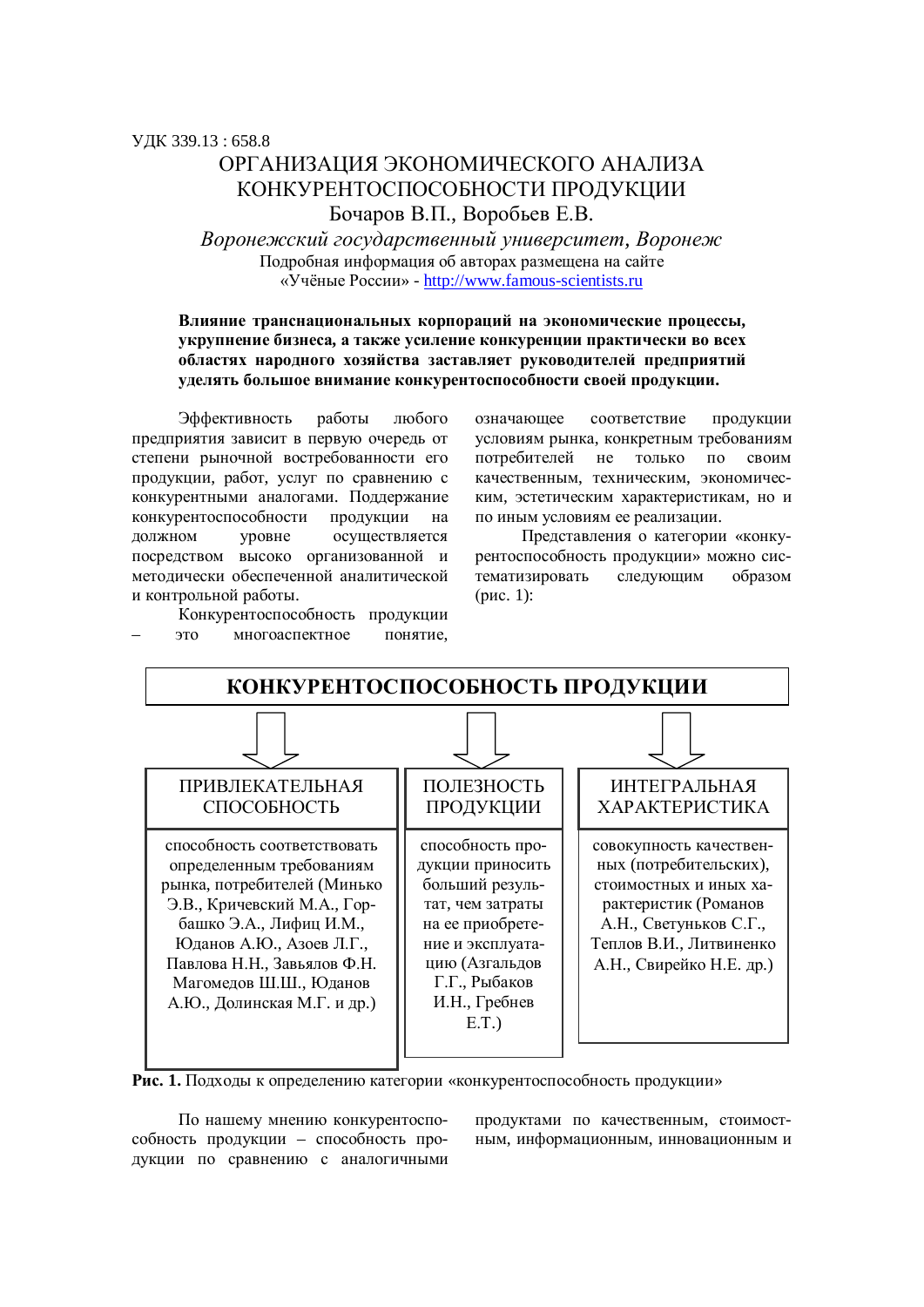сервисным характеристикам продукта быть востребованной рынком.

Словосочетание «способность продукции» означает словообразующую характеристику категории конкурентоспособность продукции, поскольку это слово состоит из двух слов конкурент и способность. Словосочетание «по сравнению с аналогичными продуктами» отражает сравнительный характер этой категории, а также определяет объект, с которым собственно надо сравнивать. «По качественным, стоимостным, информационным, инновационным и сервисным характеристикам» подчеркивает критерии оценки конкурентоспособности. Словосочетание «способность быть востребованной рынком» означает функциональную направленность категории конкурентоспособность, то есть соответствовать требованиям рынка, его определенного сегмента или конкретного потребителя.

Данное определение категории «конкурентоспособность продукции» отличается от подходов Минько Э.В., Кричевского М.А. [7], Горбашко Э.А. [3] привнесением в нее критериев, по которым оценивается конкурентоспособность продукции (качественные, стоимостные, информационные, инновационные и сервисные характеристики).

Анализ конкурентоспособности продукции позволяет:

1) оценить достигнутый уровень качества и конкурентоспособности продукции и сопоставить его с допустимым значением, оценить влияние факторов, оказавших влияние на этот уровень и выявить резервы повышения этого уровня;

2) диагностировать ожидаемый уровень конкурентоспособности новых изделий до момента выведения их на рынок, устранить на этапах проектирования возможные просчеты;

3) наметить целесообразные управленческие решения, направленные на үлүчшение товародвижения путем оптимизации сочетания качественных, стоимостных и других характеристик продукции:

4) разработать активную политику в области снабжения, производства, сбыта, качества и конкурентоспособности, направленную на повышение эффективности деятельности организации.

Анализ конкурентоспособности продукции является элементом комплексного анализа. Однако до сих пор нет четкого понимания, в какой блок он вхолит. Традиционной является система комплексного экономического анализа, предложенная профессорами Баканова М.И. и Шеремета А.Д. [1] (т.е. подразделение комплексного экономического анализа на внутрихозяйственный производственный, внутренний финансовый и внешний финансовый анализ). Мы предлагаем в рамках внутрихозяйственного производственного анализа выделить три подраздела операционный анализ, анализ ресурсного потенциала, результатный. Анализ конкурентоспособности продукции при этом входит в состав результатного анализа  $(pnc. 2)$ .

Иель экономического анализа конкурентоспособности продукции заключается в исследовании реального и потенциального уровня конкурентоспособности продукции, выявлении факторов, оказавших влияние на его изменение, оценке влияния на важнейшие показатели деятельности организации, поиске резервов повышения конкурентоспособности продукции.

Качество аналитической работы зависит в первую очередь от профессионального мастерства аналитиков. Немаловажное значение имеет также информационный ресурс, ключевыми критериями которой являются достоверность, своевременность, адекватность, объективность, оптимальность.

Важными элементами информационной системы являются локументы и их документооборот. В настоящее время документ ассоциируется с понятием «бюрократия», следовательно, с образом врага, а не помощника. Внедрение эффективной информационной системы требует небольшого числа дополнительных документов, позволяющих оптимизировать информационные потоки организации и повысить качество управленческих решений.

На наш взглял построение информационной системы экономического анализа конкурентоспособности продукции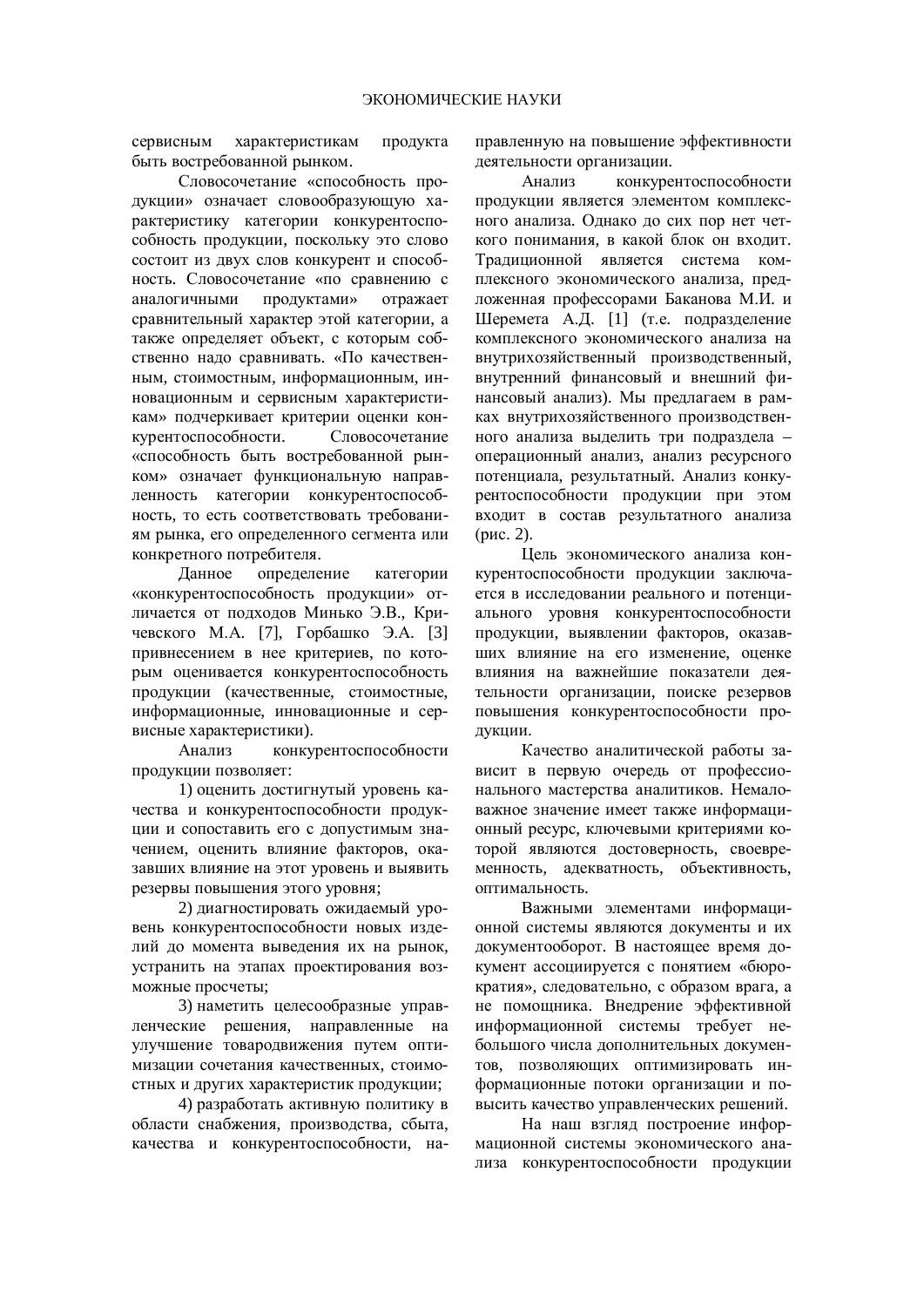необходимо осуществлять с применением матрично-модульного подхода. Описанный полхол лля нелей анализа лолгосрочных инвестиций представлен в учебном пособии проф. Д.А. Ендовицкого [4].



Рис. 2. Система внутрихозяйственного производственного анализа

Опираясь на основы такого подхода. можно построить систему информационных источников экономического анализа конкурентоспособности продукции. В качестве системы координат мы будем использовать по вертикали – уровни управления, по горизонтали – предметное направление. В качестве уровней управления выделим – законодательный, нормативный, методический, внешний и внутренний (организационный) уровни (рис. 3).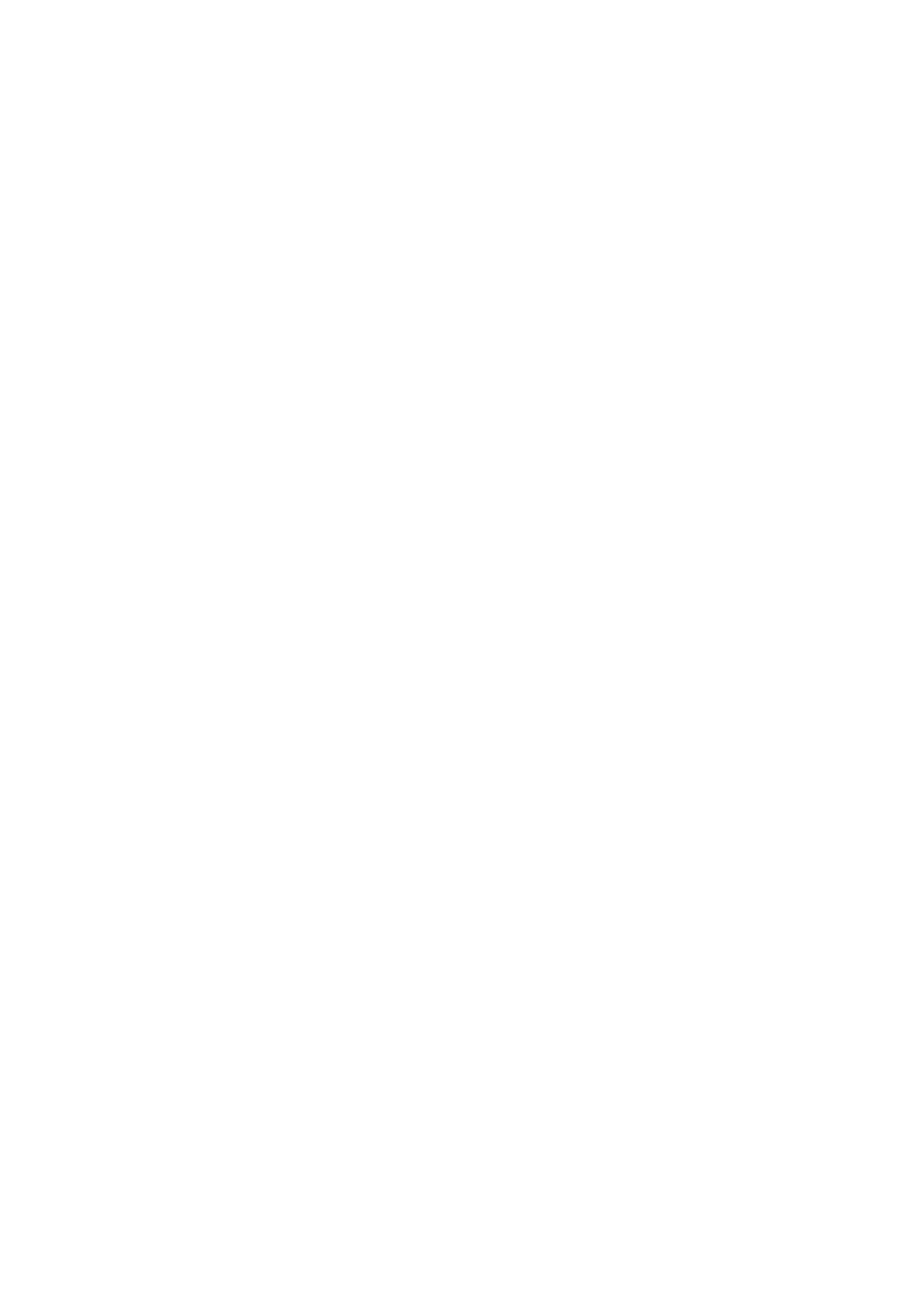|                                                  |                         | Документы по<br>маркетингу              | Документы по пла-<br>нированию | Документы по управлению кон-<br>курентоспособностью                                                    | Документы по бух.<br>учету, аудиту                             | Документы по общим<br>вопросам                                        |
|--------------------------------------------------|-------------------------|-----------------------------------------|--------------------------------|--------------------------------------------------------------------------------------------------------|----------------------------------------------------------------|-----------------------------------------------------------------------|
|                                                  | Законодательный уровень |                                         |                                | Законодательные нормы в области<br>качества и конкурентоспособности                                    | Законодат. нормы бух.<br>учета и аудита                        | гулирования деятель-<br>Законодат. нормы ре-<br>ности                 |
|                                                  | Нормативный уровень     |                                         |                                | Федеральные и отраслевые стан-<br>дарты качества                                                       | Положения по бух. уче-<br>ту, стандарты ауд. дея-<br>тельности | Отраслевые норматив-<br>ные документы                                 |
|                                                  | Методический уровень    |                                         |                                | Методические документы по каче-<br>ству и конкурентоспособности                                        | менты по бух. учету и<br>Методические доку-<br>аудиту          |                                                                       |
|                                                  | Внешний уровень         | Внешние документы                       | Бизнес-планы                   | Документы подтверждения качест-<br>Вâ                                                                  | Аудиторские докумен-<br>E                                      | Материалы внешних<br>проверок                                         |
|                                                  | стратегический          |                                         | Миссия организации             | качества и конкурентоспособности<br>Миссия организации в области                                       | Концепция учета и кон-<br>троля в организации                  | Миссия организации                                                    |
|                                                  | руководящий             |                                         | Документы по пла-<br>нированию | Документы по управлению конку-<br>рентоспособностью                                                    | Документы по бух. уче- Документы по общим<br>гу, аудиту        | вопросам                                                              |
| организаци-<br>Внутренний<br>онный) уро-<br>вень | тактический             | гинговые документы<br>Внутренние марке- | Бизнес-планы                   | Стандарты предприятий                                                                                  | Учетная политика, от-<br>четность организации                  | Учредительные и ор-<br>распорядительные<br>ганизационно-<br>документы |
|                                                  | оперативный             |                                         | Планы подразделе-<br>ΗЙ        | Положения подразделений в облас-<br>ти качества и конкурентоспособно-<br>сти и отчеты об их исполнении | Отчетность подразде-<br>лений                                  | распорядительные<br>Организационно-<br>документы                      |

Рис. 3. Информационная система анализа конкурентоспособности продукции Рис. 3. Информационная система анализа конкурентоспособности продукции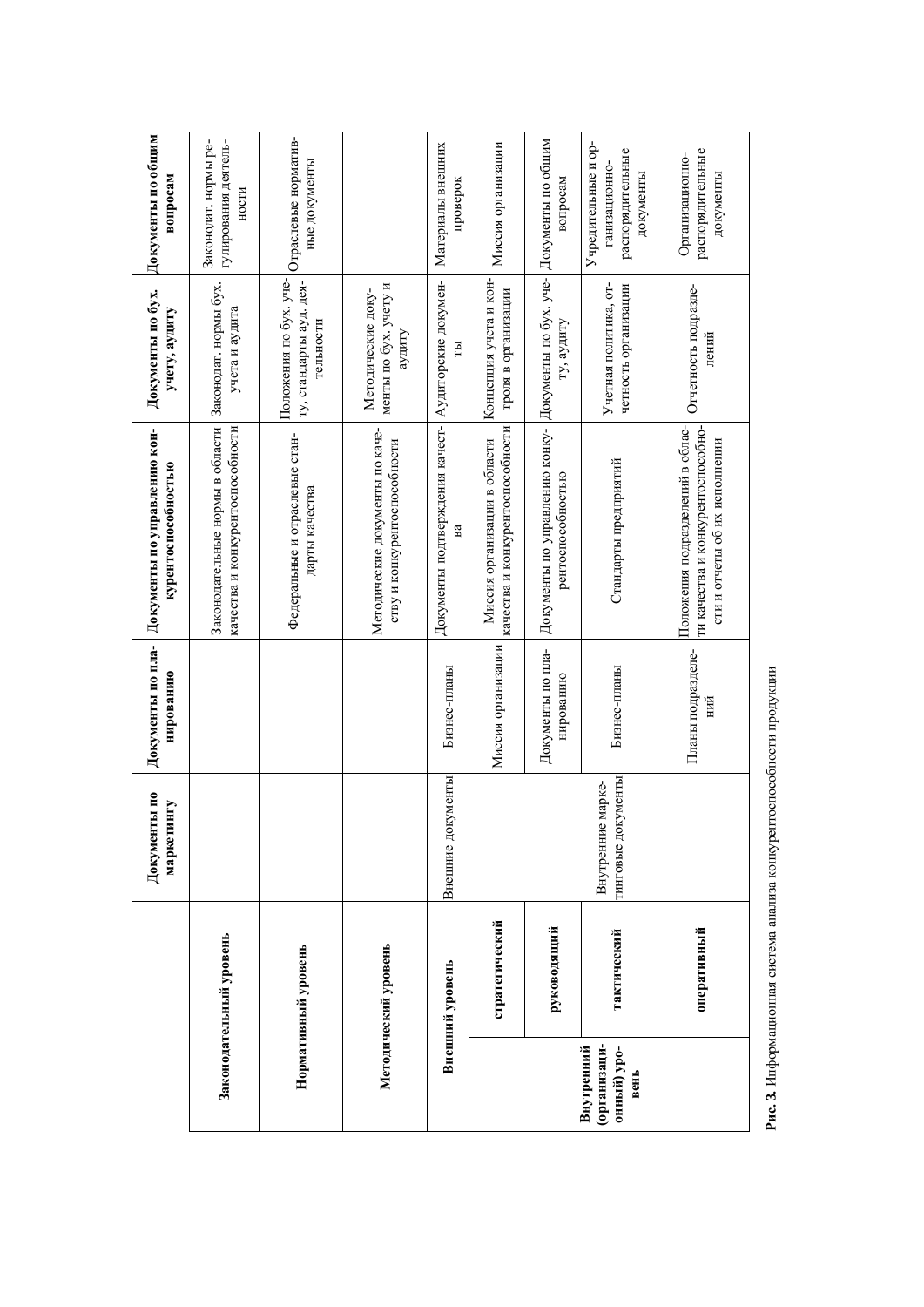Исследование конкурентоспособности продукции необходимо осуществлять при непосредственном использовании процессного подхода, то есть рассмотрения конкурентоспособности продукции не в статичном, а в динамичном состоянии.

В экономической науке явление периодического колебания объемов и проиолжительности произволства и сбыта продукта называют экономическим циклом жизни продукта.

Применение концепции жизненного цикла в отношении к продукции представлены в учебных пособиях проф. Басовского Л.Е. [2], проф. Любушина Н.П. [6].

Структура жизненного цикла товара описывается обычно несколькими фазами. Число их колеблется у разных авторов от четырех до шести. Различия в стадиях жизненного цикла обусловлены также особенностями его применения и национальными обычаями. Например, модель с шестью фазами можно интерпретировать следующим образом: фаза развития и испытаний, фаза выхода продукта на рынок, фаза роста, фаза зрелости, фаза насыщения, фаза спада.

Аналитические процедуры на стадии разработки товара должны включать элементы функционально-стоимостного анализа и предварительного анализа конкурентоспособности продукции по сравнению с продуктами-аналогами и быть направлены на выявление и устранение ненужных функций, непроизводительных и неэффективных расходов, а также предварительную оценку рентабельности планируемой к выпуску продукции и затрат на ее осуществление. Важность анализа на этой сталии очевилна, поскольку аналитические процедуры служат для подготовки предупредительных мероприятий.

Анализ на стадии выведения товара на рынок необходим для определения ценовой стратегии организации, для чего необходимы данные статистических исследований, тест-продаж и рекламных акций.

На стадии роста следует на основании информации о состоянии и прогнозах рынка, данных о конкурентах, а также своих данных о продажах и затратах осуществлять постоянный оперативный анализ конкурентоспособности продукции с целью достижения максимального роста объемов продаж и объемов прибыли.

На сталии зрелости следует с помощью аналитических приемов выявлять резервы снижения себестоимости и повышения объемов продаж и прибыли с целью продления продолжительности жизненного цикла продукта, а также оценивать мероприятия, направленные на повышение конкурентоспособности продукции.

На сталии насышения необхолимо осуществлять аналитические мероприятия, направленные на поиск способов удержания достигнутого положения продукции на рынке.

На стадии упадка следует продолжать поиск резервов повышения конкурентоспособности продукции, в том числе и неценовых, а также внедрять мероприятия по увеличению продаж продукции.

Международная организация по стандартизации (ИСО) предложила свою трактовку жизненного цикла продукта, в рамках которой жизненный цикл представляет собой последовательность форм существования продукции и процессов, регулирующих их изменения. Жизненный цикл продукта, по мнению этой организации, включает 4 этапа (проектный или научно-технический, производственный, торговый и эксплуатационный), каждый из которых содержит стадии [5].

На наш взгляд, концепция жизненного цикла товара относится скорее к конкретному товарному виду, тогда как концепция жизненного цикла продукта применима к конкретному единичному образцу. В этой связи требуется корректировка процедур анализа конкурентоспособности продукции применительно к концепции жизненного цикла продукта (табл. 1).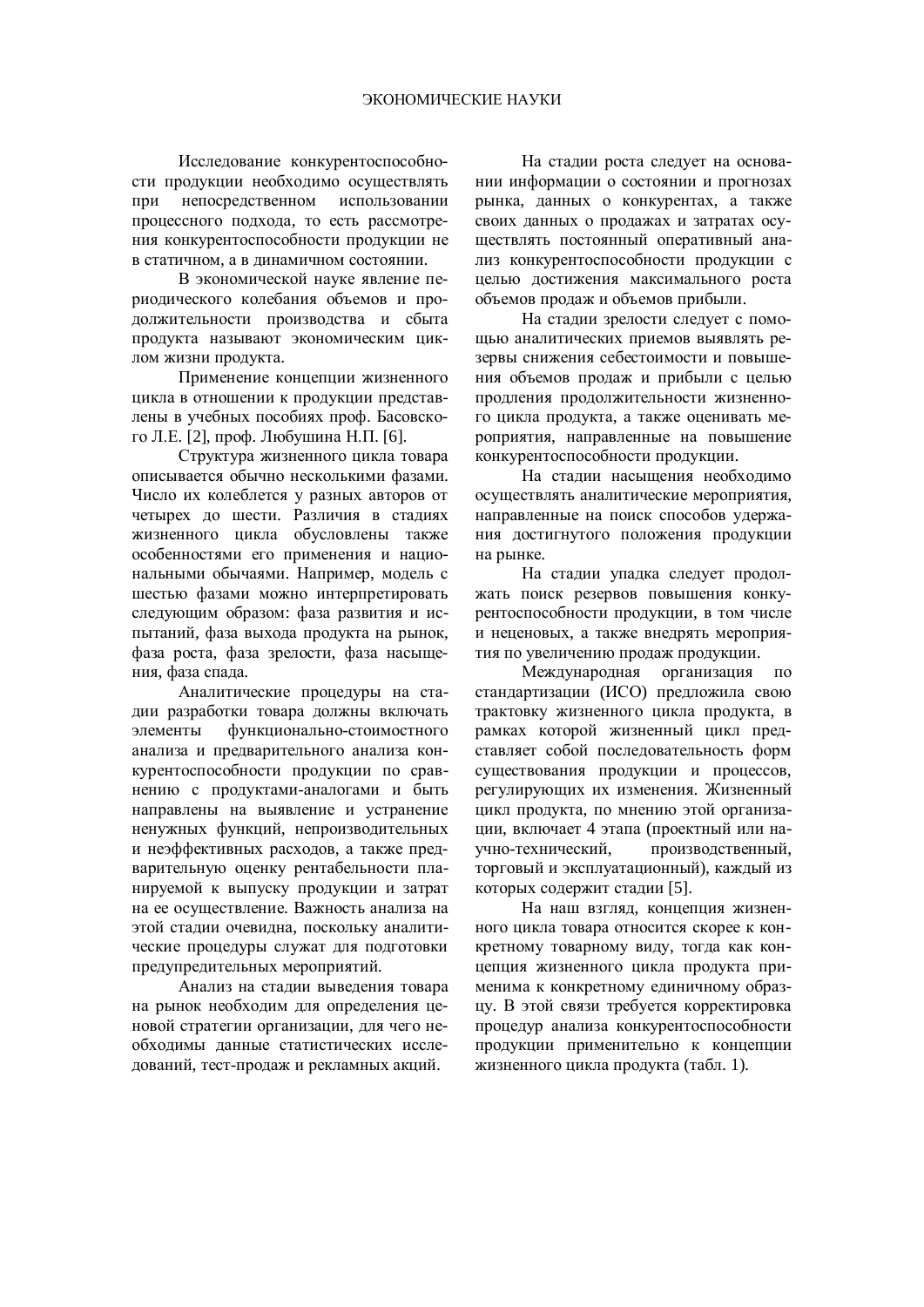#### ЭКОНОМИЧЕСКИЕ НАУКИ

|           |                      | $\mathbf{m}$ as a miximum rectific inport $\mathbf{m}$ , por ma crazimum missicalitor o grifficial inport from |
|-----------|----------------------|----------------------------------------------------------------------------------------------------------------|
| Этап      | Стадия               | Аналитические процедуры                                                                                        |
| жизнен-   | жизненного цикла     |                                                                                                                |
| ного цик- | продукта             |                                                                                                                |
| ла        |                      |                                                                                                                |
| Научно-   | Первичный маркетинг  | Анализ конъюнктуры рынка конкретного вида про-                                                                 |
| техниче-  |                      | дукта или его аналогов, предварительная оценка ем-                                                             |
| ский      |                      | кости рынка, определение ценовых и потребитель-                                                                |
|           |                      | ских характеристик                                                                                             |
|           | Разработка продукции | Функционально-стоимостной анализ разрабатывае-                                                                 |
|           |                      | мого продукта, предварительная оценка конкуренто-                                                              |
|           |                      | способности                                                                                                    |
| Произ-    | Материально-         | Анализ параметров качества сырья и материалов,                                                                 |
| водствен- | техническое снабже-  | оценка его влияния на качество и конкурентоспо-                                                                |
| ный       | ние                  | собность будущего продукта                                                                                     |
|           | Разработка и подго-  | Анализ применяемой техники и технологии, органи-                                                               |
|           | товка производствен- | зации производства и труда с точки зрения оптими-                                                              |
|           | ного процесса        | зации и с целью снижения затрат и повышения каче-                                                              |
|           | Производство         | ства продукции                                                                                                 |
|           | Контроль, обследова- | Функционально-стоимостной анализ произведенно-                                                                 |
|           | ния, испытания       | го продукта, оценка соответствия установленным                                                                 |
|           |                      | нормативам                                                                                                     |
|           | Упаковка и хранение  | Анализ затрат на хранение, оценка целесообразно-                                                               |
|           |                      | сти и эффективности упаковки продукции                                                                         |
| Торговый  | Реализация и распре- | Анализ эффективности продаж, оценка конкуренто-                                                                |
|           | деление              | способности продукции                                                                                          |
| Эксплуа-  | Монтаж и эксплуата-  | Оценка полезного эффекта и соотнесение с затрата-                                                              |
| тацион-   | ЦИЯ                  | ми на монтаж и эксплуатацию                                                                                    |
| ный       | Техническая помощь   | Оценка полезного эффекта и соотнесение с затрата-                                                              |
|           | в эксплуатации       | ми на техническую помощь в эксплуатации                                                                        |
|           | Утилизация после ис- | Анализ затрат на утилизацию, определение конечно-                                                              |
|           | пользования          | го результата от использования продукта                                                                        |

**Tаблина 1.** Аналитические процелуры на сталиях жизненного шикла пролукта

Концепции жизненного цикла товара и жизненного цикла продукта позволяют установить текущее или прогнозируемое состояние продукта по различным критериям, а также определить дальнейшую стратегию фирмы. Применение своевременных и адекватных аналитических и управленческих процедур позволит вносить изменения в жизненный цикл продукта, маневрировать политикой в области снабжения, производства, сбыта, качества продукции.

#### СПИСОК ЛИТЕРАТУРЫ:

1. Баканов М.И. Теория экономического анализа / под ред. М.И. Баканова / М.И. Баканов, А.Д. Шеремет. – 5-ое изд., перераб. и доп. – М.: Финансы и статисти- $\overline{\text{ka}}$ , 2004. – 536 c.

2. Басовский Л.Е. Комплексный экономический анализ хозяйственной деятельности: учеб. пособие / Л.Е. Басовский, Е.Н. Басовская. – М.: ИНФРА-М, 2004. – 366 c.

3. Горбашко Е.А. Конкурентоспособность промышленной продукции : үчеб. пособие / Е.А. Горбашко. – СПб: Изд. СПб ГУЭФ, 1991. – 64 с.

4. Ендовицкий Д. А. Инвестиционный анализ в реальном секторе экономики: учеб. пособие / Д.А. Ендовицкий [под ред. Л. Т. Гиляровской]. – М.: Финансы и статистика, 2003. – 351 с.

5. Лифиц И.М. Стандартизация, метрология и сертификация: учебник / И.М. Лифиц. – 4-ое изд., прераб. и доп. – М.: Юрайт-Издат., 2004. – 335 с.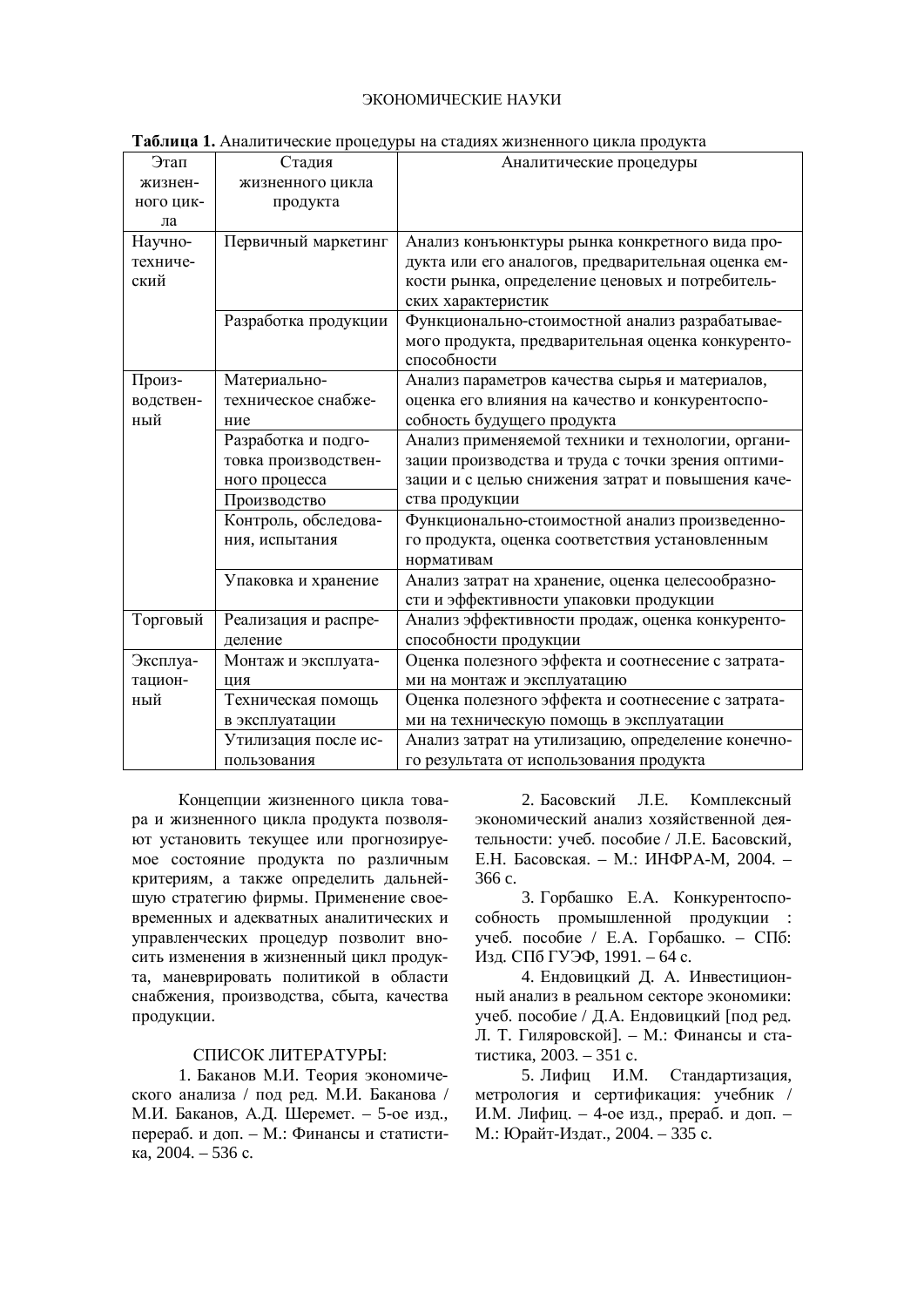6. Любушин Н.П. Анализ финансово-экономической деятельности предприятия: учеб. пособие для вузов / Н.П. Любушин, В.Б. Лещева, В.Г. Дьякова; [под ред. Н.П. Любушина]. – М.: ЮНИТИ- $\hat{A}$ AHA, 2004. – 471 c.

7. Минько Э.В. Качество и конкурентоспособность / Э.В. Минько, М.А.  $K$ ричевский. – СПб: ПИТЕР, 2000. – 268 с.

## **PRODUCTION COMPETITIVE POWER BUSINESS ECONOMICS ORGANIZATION**

Bocharov V.P., Vorobyov Ye.V. *Voronezh state university, Voronezh* 

Because of influence international corporations on economical trails and business integration and in the same way increase of competition in a majority of economical brunches managers of the firms should pay more attention at competitive advantage of theirs goods.